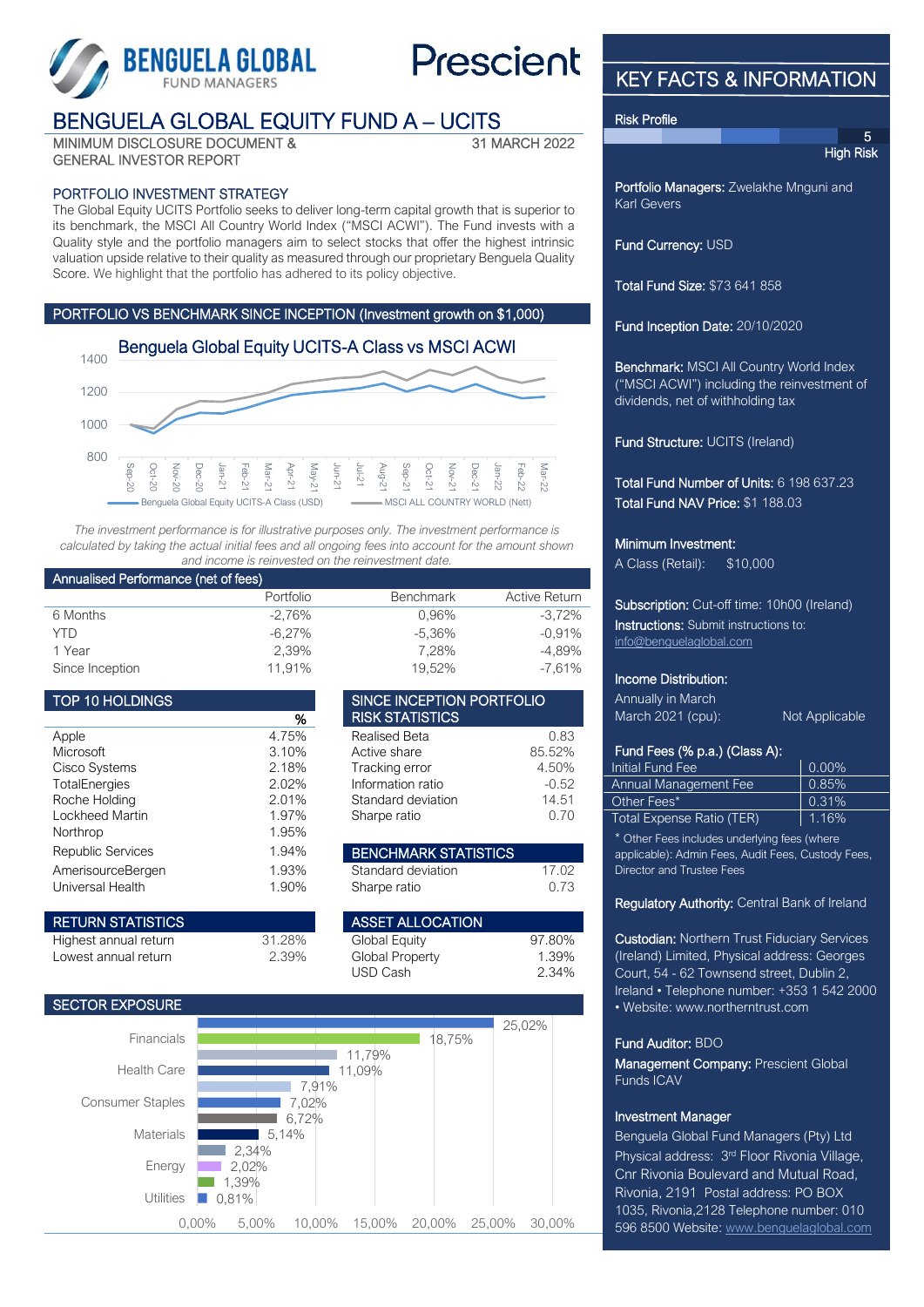| <b>QUARTERLY PORTFOLIO ANALYSIS</b>                                                              |                                                                                                                                                                                                                                                                                                                                                                                                                                                                                                                                                                                                                                                                                                                                                                                                                                                                                                                                                                                                                                                                                                                                                                                     |
|--------------------------------------------------------------------------------------------------|-------------------------------------------------------------------------------------------------------------------------------------------------------------------------------------------------------------------------------------------------------------------------------------------------------------------------------------------------------------------------------------------------------------------------------------------------------------------------------------------------------------------------------------------------------------------------------------------------------------------------------------------------------------------------------------------------------------------------------------------------------------------------------------------------------------------------------------------------------------------------------------------------------------------------------------------------------------------------------------------------------------------------------------------------------------------------------------------------------------------------------------------------------------------------------------|
| Analysis of the portfolio and information on<br>adherence/nonadherence with policy<br>objective: | The portfolio has adhered to its policy objective.                                                                                                                                                                                                                                                                                                                                                                                                                                                                                                                                                                                                                                                                                                                                                                                                                                                                                                                                                                                                                                                                                                                                  |
|                                                                                                  | The first quarter of 2022 has been challenging for markets after a stellar year in 2021.<br>Concerns over the economic consequences of Russia's invasion of Ukraine, as well as the<br>possibility of a quicker rate rise pace to counteract increasing inflation, weighed on both stocks<br>and bonds. Russia is a significant energy and commodities producer, and rising tensions have<br>driven energy and commodity prices to extremes, aggravating inflation, supply chain<br>disruption, and the danger to global growth. The price of Brent crude oil and natural gas was<br>extremely erratic. Brent oil ended the month at \$103 per barrel, while European gas prices<br>ended the month at €121 per megawatt hour, up 33 percent and 55 percent, respectively,<br>since the beginning of the year. Developed market equities regained some of their losses in<br>March, ending the month up roughly 3%, but were still down 5% year to date (YTD). Emerging<br>markets fell another 2% in March, bringing their year-to-date losses to roughly 7%. On top of<br>the larger geopolitical concerns, a new batch of Omicron cases in China impacted on Chinese<br>markets. |
|                                                                                                  | Before the invasion, markets were concerned about the start of Fed tightening, the impact of<br>COVID-19 lockdowns on supply chains and inflation, and the prospects for China, which was<br>plagued by real estate difficulties, a zero-tolerance COVID-19 policy, and heavy-handed<br>control of technology enterprises. Expectations of quicker monetary tightening in the United<br>States also led to the dollar's surge, which ended the quarter up around 3% against the pound<br>and the euro.                                                                                                                                                                                                                                                                                                                                                                                                                                                                                                                                                                                                                                                                              |
| Changes made to the composition of the<br>portfolio during the period:                           | Looking out to the next couple month and quarters, we believe that global capital markets<br>face major challenges because of Russia's invasion to Ukraine, but the longer-term picture is<br>also clouded. High energy prices, rising food prices, and interrupted supply chains are the<br>immediate threats. A new cold war between Russia and the West, greater military spending,<br>and a further blow to globalization are the longer-term challenges. The battle is a watershed<br>moment for Europe, which must now unravel decades of Russian energy dependency, speed<br>its transition to a sustainable energy future, and rebuild its military capacity.                                                                                                                                                                                                                                                                                                                                                                                                                                                                                                               |
|                                                                                                  | We believe that inflation would remain elevated and rates would have to rise across most<br>markets. We remain focused on delivering superior risk adjusted returns through selection of<br>high-quality securities trading at a discount to our assessment of their intrinsic value. For the<br>quarter our fund ended up being 0.74% behind the benchmark largely because of the<br>underweight in communication services and marginal overweight in financials. AfreecaTV,<br>Erste Bank and Meta Platforms detracted from performance at a stock selection level while<br>our allocation to the defence stocks delivered meaningful contributions during the quarter.                                                                                                                                                                                                                                                                                                                                                                                                                                                                                                           |
|                                                                                                  | Changes in asset allocation were as follows:<br>Q4-2021<br>Q1-2022<br>Change<br>98.34%<br>97.80%<br>0.54%<br>Equities<br>0.01%<br>Property<br>1.40%<br>1.39%<br>2.34%<br>Cash<br>0.26%<br>$-2.08%$                                                                                                                                                                                                                                                                                                                                                                                                                                                                                                                                                                                                                                                                                                                                                                                                                                                                                                                                                                                  |

#### MORE ABOUT THE FUND MANAGERS FUND SPECIFIC RISKS



# ZWELAKHE MNGUNI

### B Com Hons

Zwelakhe Mnguni is the Chief Investment Officer of Benguela. He has over 20 years investment experience, including as Head of Equities, Portfolio Manager, and equity analyst, for reputable investment houses. Zwelakhe has an excellent record as a portfolio manager.

#### KARL GEVERS, CA (SA)

#### B Acc, B Com Hons

Karl Gevers is the Head of Research and co-portfolio manager and has more than 17 years finance and investment experience. Karl successfully managed equity funds at his previous employer, and also spent 4 years in London as an analyst with a global asset manager with over US \$50 billion under management.

The fund will predominantly invest in Global Equity markets. The value of the underlying shares, as well as the dividend income generated from them, can decrease and increase as affected by changes in market conditions. The fund may be more suited to investors who

- With a horizon of 5 years or more
- Want 100% exposure to global equities i.e. equities listed outside of South Africa;
- Are willing to withstand intermittent large capital losses in pursuit of higher upside in the long run;
- Are comfortable with high volatility which can cause large fluctuations in portfolio value;
- Have no income requirements from this investment; and
- Are using this portfolio for diversification or as a building block in a greater portfolio that may or may not be high risk overall.

**RISK GUIDANCE**